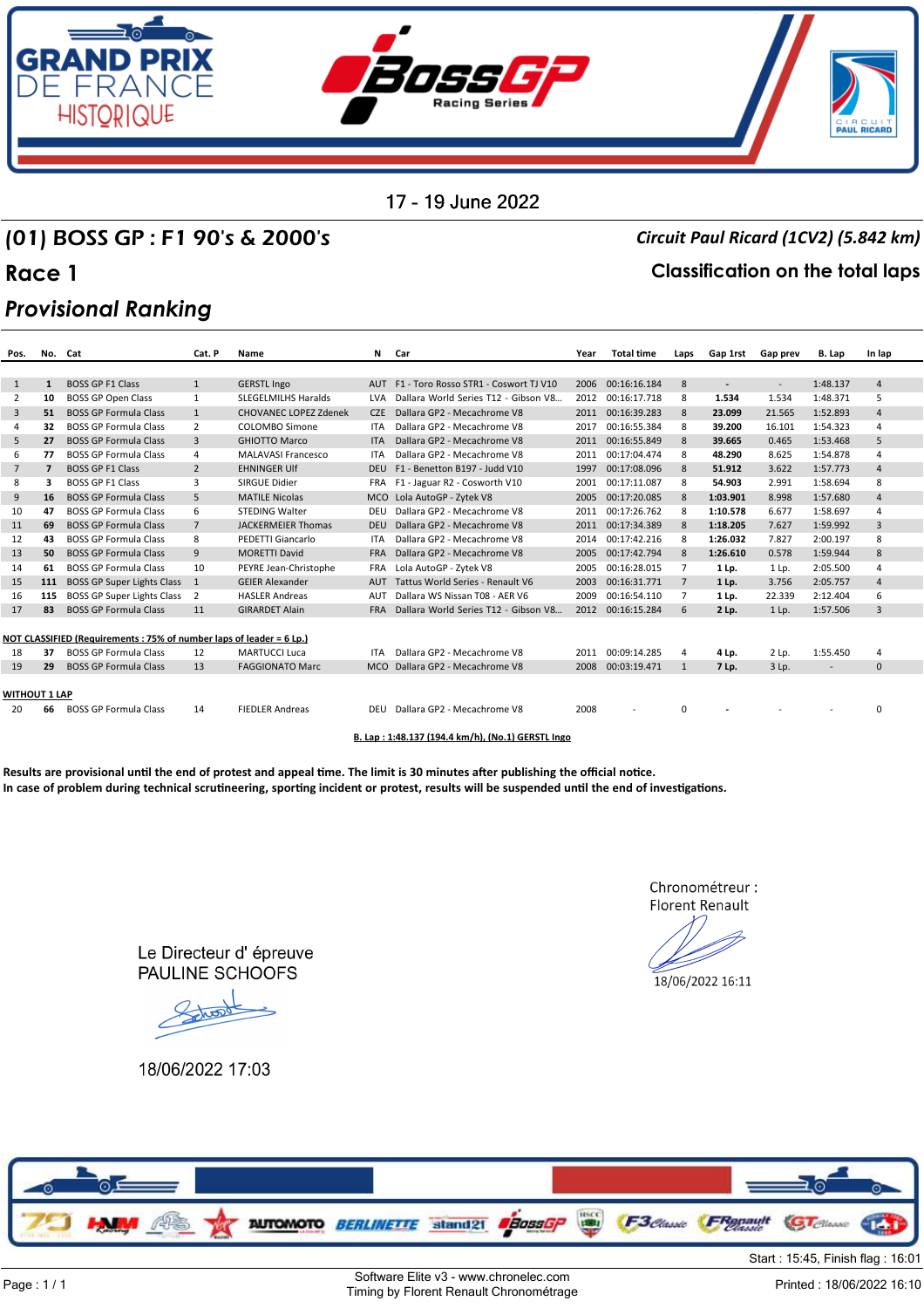

# (01) BOSS GP : F1 90's & 2000's *Circuit Paul Ricard (1CV2) (5.842 km)*

**Race 1 Lap chart**

| Start:           | $\mathbf{1}$   | $\overline{7}$  | 3    | 10  | -51             | -32 | 29 27          |      | - 77 | - 37 | 83. | - 16 | -47  | -69 | - 43 | -50        |            |            | 61 111 115 66 |  |
|------------------|----------------|-----------------|------|-----|-----------------|-----|----------------|------|------|------|-----|------|------|-----|------|------------|------------|------------|---------------|--|
|                  |                |                 |      |     |                 |     |                |      |      |      |     |      |      |     |      |            |            |            |               |  |
| Lap <sub>0</sub> |                |                 |      |     |                 |     |                |      |      |      |     |      |      |     |      |            |            |            |               |  |
| Lap 1            |                |                 |      | 10  | -51             | 32  | -29            | - 27 | 77   | -37  | 16  | 47   | 69   | 43  | 50   | -61        |            | 111 115 83 |               |  |
| Lap <sub>2</sub> |                | - 77            | 3    | 10  | 51              | 32  | 27             | 77   | 16   | 37   | 47  | 69   | -43  | 50  | - 61 | 111 115 83 |            |            |               |  |
| Lap 3            |                | 10              |      | 51  | 3               | 32  | 27             | 77   | 37   | 16   | 47  | 69   | 43   | 50  | -61  |            | 111 115 83 |            |               |  |
| Lap 4            | $\overline{1}$ | 10              | - 51 | 7   | 32 <sup>2</sup> | 27  | 3 <sup>3</sup> | 77   | 37   | 16   | 47  | 69   | 43   | 50  | - 61 | 111 115 83 |            |            |               |  |
| Lap 5            |                | 10              | -51  |     | 32              | 27  | 77             | 3    | 16   | 47   | 69  | 43   | 50   | -61 | 111  | 115 83     |            |            |               |  |
| Lap <sub>6</sub> |                | 10 <sup>°</sup> | - 51 | 7   | 32 <sup>2</sup> | 27  | 77             | 3    | 16   | 47   | 69  | 43   | 50   | 61  |      | 111 115 83 |            |            |               |  |
| Lap 7            |                | 10              | - 51 | -32 | -27             |     | 77             |      | 16   | 47   | 69  | 43   | 50   | -61 |      | 111 115    |            |            |               |  |
| Lap 8            |                | 10 <sup>°</sup> | - 51 | -32 | -27             | 77  |                | 3    | 16   | 47   | 69  | 43   | - 50 |     |      |            |            |            |               |  |

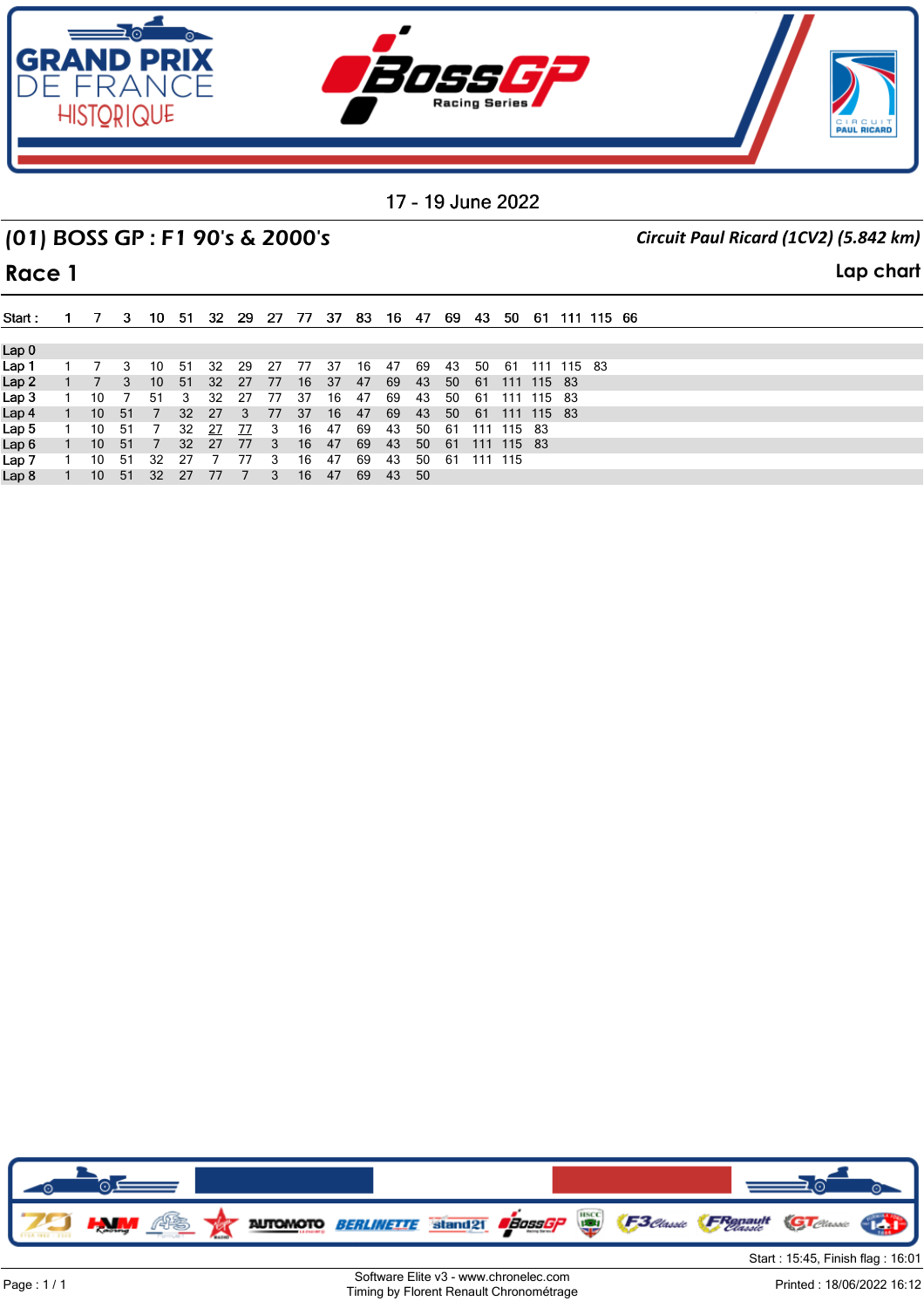

## (01) BOSS GP : F1 90's & 2000's *Circuit Paul Ricard (1CV2) (5.842 km)*

### **Race 1 Lap by lap**

| Laps           | Time                                | S1             | S <sub>2</sub>                             | <b>SP</b>                                            | S3                           | L. Lap               | Laps                     | Time                 | S1                                 | S <sub>2</sub>   | <b>SP</b>      | S3                | L. Lap               |
|----------------|-------------------------------------|----------------|--------------------------------------------|------------------------------------------------------|------------------------------|----------------------|--------------------------|----------------------|------------------------------------|------------------|----------------|-------------------|----------------------|
|                |                                     |                |                                            |                                                      |                              |                      |                          |                      |                                    |                  |                |                   |                      |
|                | No. 1, GERSTL Ingo, Pos. 1          |                |                                            |                                                      |                              |                      | 5                        | 15:56:21             | 32.935                             | 35.877           | 230.7          | 51.116            | 1:59.928             |
| 1              | 15:48:05                            | 49.507         | 56.527                                     | 149.3                                                | 1:08.723                     | 3:02.146             | 6                        | 15:58:26             | 35.091                             | 37.889           | 246.0          | 51.283            | 2:04.263             |
| 2              | 15:50:07                            | 34.267         |                                            |                                                      | $\qquad \qquad \blacksquare$ | 2:01.649             | 7                        | 16:00:24             | 33.126                             | 35.688           | 234.2          | 49.672            | 1:58.486             |
| 3              | 15:51:57                            | 30.449         | 33.019                                     | 281.2                                                | 46.543                       | 1:50.011             | 8                        | 16:02:23             | 32.736                             | 35.977           | 242.6          | 50.127            | 1:58.840             |
| 4              | 15:53:45                            | 29.578         | 32.233                                     | 272.0                                                | 46.326                       | 1:48.137             |                          | ٠                    |                                    |                  |                |                   |                      |
| 5              | 15:55:34                            | 29.839         | 32.922                                     | 270.6                                                | 46.418                       | 1:49.179             |                          |                      |                                    |                  |                |                   |                      |
| 6<br>7         | 15:57:35                            | 31.284         | 38.389                                     |                                                      | 51.236                       | 2:00.909<br>1:54.637 | 1                        |                      | No. 27, GHIOTTO Marco, Pos. 5      |                  | 117.5          |                   | 1:09.800 3:19.542    |
| 8              | 15:59:30                            | 35.613         | 33.736                                     | 282.7                                                | 45.288                       |                      |                          | 15:48:23             | 43.502                             | 58.959           |                |                   |                      |
|                | 16:01:19                            | 31.091         | $\overline{\phantom{a}}$<br>$\blacksquare$ | $\overline{\phantom{a}}$<br>$\overline{\phantom{a}}$ | $\overline{\phantom{a}}$     | 1:49.516             | $\overline{c}$<br>3      | 15:50:19<br>15:52:14 | 32.126<br>31.468                   | 35.097           | 259.6<br>262.7 | 48.991<br>49.215  | 1:56.214<br>1:55.302 |
|                |                                     |                |                                            |                                                      |                              |                      | $\overline{\mathbf{4}}$  | 15:54:09             | 31.543                             | 34.619<br>34.399 | 262.7          | 49.275            | 1:55.217             |
|                | No. 3, SIRGUE Didier, Pos. 8        |                |                                            |                                                      |                              |                      | 5                        | 15:56:03             | 31.030                             | 34.615           | 251.1          | 47.823            | 1:53.468             |
| 1              | 15:48:06                            | 45.935         | 55.965                                     | 164.6                                                | 1:08.188                     | 3:03.395             | 6                        | 15:58:09             | 36.856                             | 38.294           | 266.0          | 51.143            | 2:06.293             |
| 2              | 15:50:09                            | 34.605         | 36.295                                     | 257.7                                                | 51.808                       | 2:02.708             | 7                        | 16:00:04             | 33.166                             | 34.697           | 264.7          | 47.330            | 1:55.193             |
| 3              | 15:52:09                            | 33.225         | 35.424                                     | 263.4                                                | 51.627                       | 2:00.276             | 8                        | 16:01:59             | 31.296                             | 34.668           | 258.9          | 48.656            | 1:54.620             |
| 4              | 15:54:10                            | 33.121         | 35.167                                     | 253.5                                                | 52.729                       | 2:01.017             |                          |                      |                                    |                  |                |                   |                      |
| 5              | 15:56:11                            | 32.963         | 36.256                                     | 261.5                                                | 50.963                       | 2:00.182             |                          |                      |                                    |                  |                |                   |                      |
| 6              | 15:58:16                            | 36.000         | 37.069                                     | 252.9                                                | 52.181                       | 2:05.250             |                          |                      | No. 29, FAGGIONATO Marc, Pos. 19   |                  |                |                   |                      |
| 7              | 16:00:15                            | 33.685         | 35.410                                     | 272.7                                                | 50.470                       | 1:59.565             | 1                        | 15:48:22             | 46.493                             | 59.459           | 120.2          | 1:10.309 3:19.471 |                      |
| 8              | 16:02:14                            | 33.241         | 34.928                                     | 274.8                                                | 50.525                       | 1:58.694             | $\overline{\phantom{0}}$ |                      | $\overline{\phantom{0}}$           |                  |                |                   |                      |
|                |                                     | $\blacksquare$ | $\blacksquare$                             | $\overline{\phantom{a}}$                             |                              |                      |                          |                      |                                    |                  |                |                   |                      |
|                |                                     |                |                                            |                                                      |                              |                      |                          |                      | No. 32, COLOMBO Simone, Pos. 4     |                  |                |                   |                      |
|                | No. 7, EHNINGER Ulf, Pos. 7         |                |                                            |                                                      |                              |                      | 1                        | 15:48:21             | 47.295                             | 59.417           | 120.1          | 1:09.699          | 3:18.012             |
| 1              | 15:48:06                            | 45.960         | 55.803                                     | 133.9                                                |                              | 1:08.812 3:02.940    | $\overline{c}$           | 15:50:17             | 33.225                             | 35.340           | 255.9          | 47.826            | 1:56.391             |
| $\overline{2}$ | 15:50:07                            | 34.629         | 35.889                                     | 256.5                                                | 50.479                       | 2:00.997             | 3                        | 15:52:13             | 32.325                             | 35.044           | 241.0          | 48.698            | 1:56.067             |
| 3              | 15:52:05                            | 32.389         | 35.058                                     | 254.1                                                | 50.576                       | 1:58.023             | 4                        | 15:54:08             | 31.722                             | 34.617           | 242.1          | 47.984            | 1:54.323             |
| 4              | 15:54:03                            | 31.930         | 34.963                                     | 250.0                                                | 50.880                       | 1:57.773             | 5                        | 15:56:02             | 31.740                             | 34.616           | 253.5          | 48.091            | 1:54.447             |
| 5              | 15:56:02                            | 32.780         | 35.167                                     | 248.2                                                | 50.902                       | 1:58.849             | 6                        | 15:58:09             | 36.588                             | 38.472           | 246.0          | 51.275            | 2:06.335             |
| 6              | 15:58:08                            | 36.110         | 36.861                                     | 270.0                                                | 52.986                       | 2:05.957             | 7                        | 16:00:04             | 33.224                             | 34.352           | 234.2          | 47.490            | 1:55.066             |
| 7              | 16:00:10                            | 35.686         | 35.690                                     | 260.8                                                | 51.049                       | 2:02.425             | 8                        | 16:01:58             | 31.486                             | 34.938           | 248.8          | 48.319            | 1:54.743             |
| 8              | 16:02:11                            | 34.503         | 36.087                                     | 244.3                                                | 50.542                       | 2:01.132             |                          |                      |                                    |                  |                |                   |                      |
|                |                                     |                |                                            |                                                      |                              |                      |                          |                      |                                    |                  |                |                   |                      |
|                |                                     |                |                                            |                                                      |                              |                      |                          |                      | No. 37, MARTUCCI Luca, Pos. 18     |                  |                |                   |                      |
|                | No. 10, SLEGELMILHS Haralds, Pos. 2 |                |                                            |                                                      |                              |                      | 1                        | 15:48:24             | 36.987                             | 45.182           | 121.8          | 1:09.871          | 3:20.773             |
| 1              | 15:48:19                            | 51.057         | 58.991                                     | 159.0                                                | 1:10.769                     | 3:16.483             | $\overline{c}$           | 15:50:25             | 35.303                             | 37.541           | 240.0          | 48.561            | 2:01.405             |
| $\overline{2}$ | 15:50:10                            | 31.013         | 33.020                                     | 253.5                                                | 46.086                       | 1:50.119             | 3                        | 15:52:22             | 32.225                             | 36.012           | 256.5          | 48.420            | 1:56.657             |
| 3              | 15:52:01                            | 31.383         | 33.512                                     | 266.0                                                | 46.562                       | 1:51.457             | $\overline{\mathbf{4}}$  | 15:54:17             | 31.550                             | 35.680           | 255.9          | 48.220            | 1:55.450             |
| 4              | 15:53:50                            | 30.017         | 32.834                                     | 283.4                                                | 45.887                       | 1:48.738             |                          |                      |                                    |                  |                |                   |                      |
| 5              | 15:55:38                            | 29.806         | 32.933                                     | 257.1                                                | 45.632                       | 1:48.371             |                          |                      |                                    |                  |                |                   |                      |
| 6              | 15:57:36                            | 30.028         | 36.257                                     | 253.5                                                | 51.302                       | 1:57.587             |                          |                      | No. 43, PEDETTI Giancarlo, Pos. 12 |                  |                |                   |                      |
| 7              | 15:59:31                            | 35.254         | 34.120                                     | 264.0                                                |                              | 45.937 1:55.311      |                          |                      | 1  15:48:26  36.584  43.693        |                  | 225.4          |                   | 1:05.818 3:23.495    |
| 8              | 16:01:21                            | 30.818         | 33.012                                     | 264.0                                                | 45.822                       | 1:49.652             | 2                        | 15:50:31             | 34.716                             | 37.487           | 248.8          | 52.126            | 2:04.329             |
|                |                                     |                |                                            |                                                      |                              |                      | 3                        | 15:52:33             | 33.306                             | 36.775           | 244.3          | 52.591            | 2:02.672             |
|                |                                     |                |                                            |                                                      |                              |                      | 4                        | 15:54:37             | 34.186                             | 37.473           | 251.7          | 52.016            | 2:03.675             |
|                | No. 16, MATILE Nicolas, Pos. 9      |                |                                            |                                                      |                              |                      | 5                        | 15:56:40             | 33.773                             | 36.337           | 246.0          | 52.338            | 2:02.448             |
| $\mathbf{1}$   | 15:48:25                            | 36.437         | 45.416                                     | 115.7                                                |                              | 1:10.177 3:21.728    | 6                        | 15:58:42             | 33.545                             | 36.706           | 248.2          | 52.265            | 2:02.516             |
| $\mathbf{2}$   | 15:50:24                            | 33.888         | 36.150                                     | 242.6                                                | 49.666                       | 1:59.704             | 7                        | 16:00:45             | 33.901                             | 36.726           | 244.8          | 52.257            | 2:02.884             |
| 3              | 15:52:24                            | 32.329         | 37.272                                     | 241.6                                                | 49.855                       | 1:59.456             | 8                        | 16:02:45             | 33.265                             | 35.884           | 251.1          |                   | 51.048 2:00.197      |
| 4              | 15:54:22                            | 32.227         | 36.028                                     | 234.7                                                | 49.425                       | 1:57.680             |                          |                      |                                    |                  |                |                   |                      |
|                |                                     |                |                                            |                                                      |                              |                      |                          |                      |                                    |                  |                |                   |                      |

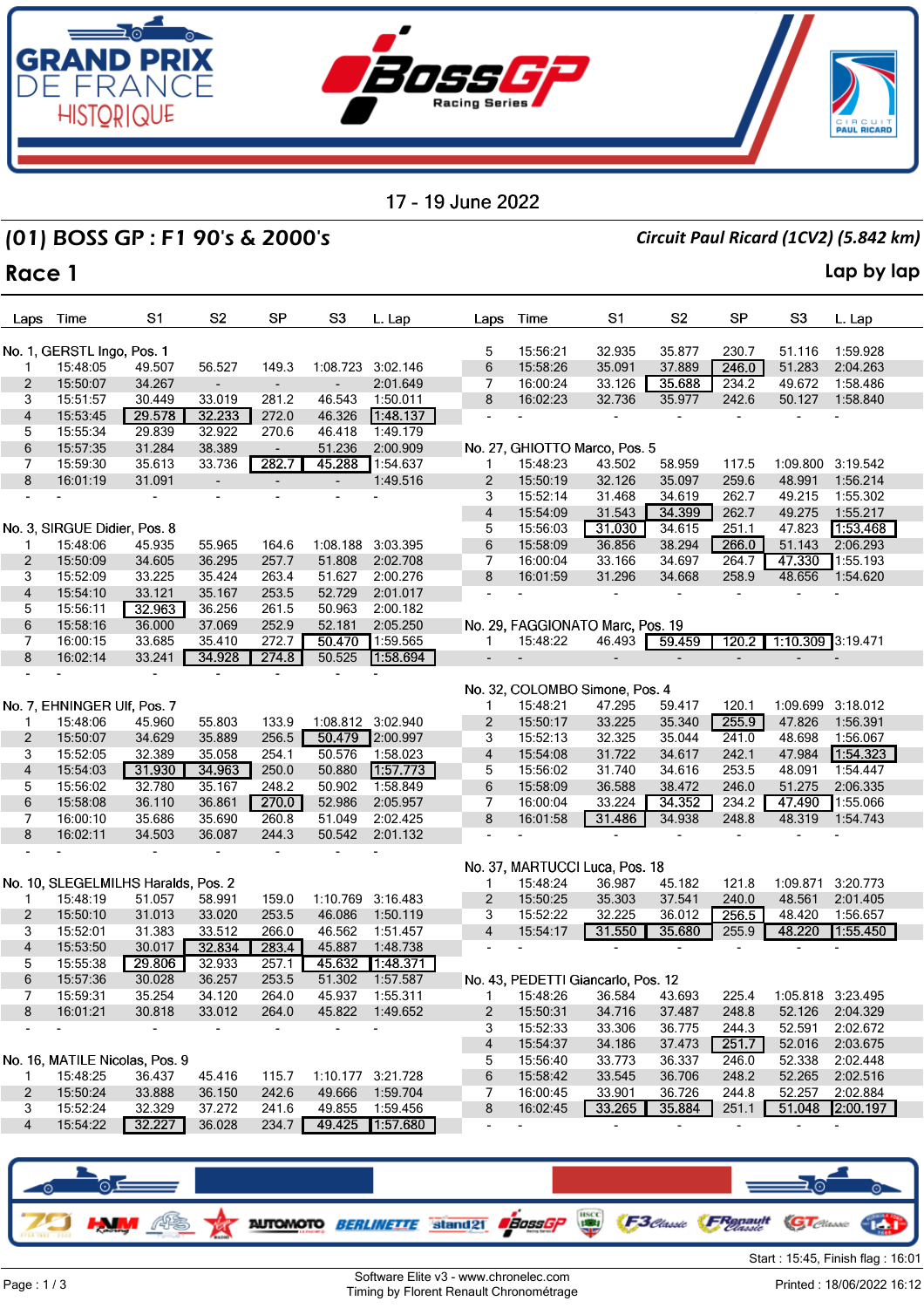

# (01) BOSS GP : F1 90's & 2000's *Circuit Paul Ricard (1CV2) (5.842 km)*

### **Race 1 Lap by lap**

| Laps                    | Time     | S1                                        | S <sub>2</sub> | SP    | S <sub>3</sub>    | L. Lap            | Laps                     | Time                 | S1                                 | S <sub>2</sub>           | <b>SP</b>      | S <sub>3</sub>                                       | L. Lap                               |
|-------------------------|----------|-------------------------------------------|----------------|-------|-------------------|-------------------|--------------------------|----------------------|------------------------------------|--------------------------|----------------|------------------------------------------------------|--------------------------------------|
|                         |          |                                           |                |       |                   |                   |                          |                      |                                    |                          |                |                                                      |                                      |
| 1                       | 15:48:25 | No. 47, STEDING Walter, Pos. 10<br>37.819 | 44.178         | 156.7 |                   | 1:06.676 3:22.313 | 6<br>$\overline{7}$      | 15:58:34<br>16:00:37 | 34.824<br>35.963                   | 36.866<br>36.375         | 242.6<br>244.3 | 51.432<br>50.933                                     | 2:03.122<br>2:03.271                 |
| 2                       | 15:50:28 | 34.422                                    | 37.590         | 252.3 | 50.570            | 2:02.582          | 8                        | 16:02:37             | 33.820                             | 35.785                   | 244.8          | 50.595                                               | 2:00.200                             |
| 3                       | 15:52:27 | 32.612                                    | 35.762         | 256.5 | 50.834            | 1:59.208          |                          |                      |                                    |                          |                |                                                      |                                      |
| $\overline{\mathbf{4}}$ | 15:54:26 | 32.491                                    | 35.712         | 237.8 | 50.494            | 1:58.697          |                          |                      |                                    |                          |                |                                                      |                                      |
| 5                       | 15:56:26 | 32.880                                    | 35.823         | 270.6 | 51.759            | 2:00.462          |                          |                      | No. 77, MALAVASI Francesco, Pos. 6 |                          |                |                                                      |                                      |
| 6                       | 15:58:28 | 33.353                                    | 36.901         | 238.4 | 51.222            | 2:01.476          | 1                        | 15:48:23             | 35.114                             | 43.420                   | 108.9          | 1:09.926                                             | 3:20.178                             |
| 7                       | 16:00:29 | 33.329                                    | 35.906         | 246.5 | 51.723            | 2:00.958          | $\overline{2}$           | 15:50:22             | 33.472                             | 35.754                   | 245.4          | 49.270                                               | 1:58.496                             |
| 8                       | 16:02:30 | 33.084                                    | 36.287         | 234.7 | 51.695            | 2:01.066          | 3                        | 15:52:17             | 32.299                             | 34.639                   | 251.1          | 48.620                                               | 1:55.558                             |
|                         |          |                                           |                |       |                   |                   | 4                        | 15:54:12             | 32.083                             | 34.366                   | 250.5          | 48.429                                               | 1:54.878                             |
|                         |          |                                           |                |       |                   |                   | 5                        | 15:56:07             | 31.861                             | 34.788                   | 248.8          | 48.569                                               | 1:55.218                             |
|                         |          | No. 50, MORETTI David, Pos. 13            |                |       |                   |                   | 6                        | 15:58:14             | 36.178                             | 38.281                   | 242.1          | 51.814                                               | 2:06.273                             |
| 1                       | 15:48:28 | 39.364                                    | 41.098         | 227.3 | 1:03.154          | 3:24.642          | 7                        | 16:00:11             | 33.503                             | 35.639                   | 244.8          | 48.280                                               | 1:57.422                             |
| $\overline{2}$          | 15:50:32 | 34.569                                    | 37.975         | 250.5 | 52.068            | 2:04.612          | 8                        | 16:02:07             | 33.848                             | 34.465                   | 243.7          | 48.138                                               | 1:56.451                             |
| 3                       | 15:52:35 | 33.025                                    | 36.566         | 267.9 | 53.039            | 2:02.630          | ÷,                       |                      |                                    |                          |                |                                                      |                                      |
| $\overline{\mathbf{4}}$ | 15:54:38 | 33.460                                    | 37.252         | 236.3 | 52.866            | 2:03.578          |                          |                      |                                    |                          |                |                                                      |                                      |
| 5                       | 15:56:43 | 33.771                                    | 36.238         | 246.0 | 54.760            | 2:04.769          |                          |                      | No. 83, GIRARDET Alain, Pos. 17    |                          |                |                                                      |                                      |
| 6                       | 15:58:45 | 33.737                                    | 36.426         | 233.7 | 51.859            | 2:02.022          | $\mathbf{1}$             | 15:50:59             | 41.751                             | 41.606                   | 247.7          | 52.205                                               | 5:56.265                             |
| 7                       | 16:00:46 | 33.357                                    | 36.103         | 244.3 | 51.137            | 2:00.597          | $\overline{2}$           | 15:52:58             | 32.903                             | 36.283                   | 232.2          | 50.085                                               | 1:59.271                             |
| 8                       | 16:02:46 | 33.056                                    | 35.803         | 262.1 | 51.085            | 1:59.944          | 3                        | 15:54:56             | 32.050                             | 35.970                   | 203.7          | 49.486                                               | 1:57.506                             |
|                         |          | $\overline{\phantom{a}}$                  |                |       |                   |                   | $\overline{\mathbf{4}}$  | 15:57:07             | 33.100                             | 37.481                   | 223.1          | 1:00.266                                             | 2:10.847                             |
|                         |          | No. 51, CHOVANEC LOPEZ Zdenek, Pos. 3     |                |       |                   |                   | 5<br>6                   | 15:59:20<br>16:01:18 | 39.839<br>33.424                   | 42.714<br>35.704         | 233.2<br>231.2 | 50.122<br>49.592                                     | 2:12.675<br>1:58.720                 |
| -1                      | 15:48:20 | 47.976                                    | 59.621         | 139.8 | 1:09.666 3:17.201 |                   |                          |                      | $\blacksquare$                     |                          |                |                                                      |                                      |
| 2                       | 15:50:14 | 31.813                                    | 34.433         | 239.4 | 47.642            | 1:53.888          |                          |                      |                                    |                          |                |                                                      |                                      |
| 3                       | 15:52:08 | 31.415                                    | 34.470         | 250.0 | 47.607            | 1:53.492          |                          |                      | No. 111, GEIER Alexander, Pos. 15  |                          |                |                                                      |                                      |
| $\overline{4}$          | 15:54:00 | 31.187                                    | 34.021         | 241.6 | 47.685            | 1:52.893          | $\mathbf{1}$             | 15:48:33             | 41.689                             | 43.184                   | 201.1          | 57.348                                               | 3:30.009                             |
| 5                       | 15:55:54 | 31.238                                    | 34.711         | 244.8 | 47.957            | 1:53.906          | $\overline{2}$           | 15:50:41             | 36.249                             | 39.127                   | 223.6          | 52.670                                               | 2:08.046                             |
| 6                       | 15:57:55 | 33.755                                    | 36.761         | 235.8 | 50.059            | 2:00.575          | 3                        | 15:52:47             | 34.656                             | 38.441                   | 216.8          | 52.921                                               | 2:06.018                             |
| 7                       | 15:59:49 | 33.475                                    | 34.039         | 241.0 | 46.435            | 1:53.949          | $\overline{4}$           | 15:54:53             | 34.460                             | 38.274                   | 221.3          | 53.023                                               | 2:05.757                             |
| 8                       | 16:01:42 | 31.551                                    | 34.004         | 248.2 | 47.824            | 1:53.379          | 5                        | 15:57:09             | 36.705                             | 39.987                   | 193.5          | 59.119                                               | 2:15.811                             |
|                         |          |                                           |                |       |                   |                   | 6                        | 15:59:26             | 39.201                             | 43.762                   | 212.5          | 54.692                                               | 2:17.655                             |
|                         |          |                                           |                |       |                   |                   | 7                        | 16:01:35             | 36.123                             | 38.647                   | 215.5          | 53.705                                               | 2:08.475                             |
|                         |          | No. 61, PEYRE Jean-Christophe, Pos. 14    |                |       |                   |                   | $\overline{\phantom{a}}$ |                      |                                    | $\overline{\phantom{a}}$ |                |                                                      |                                      |
| -1                      | 15:48:32 | 41.787                                    | 47.051         | 204.5 | 57.059            | 3:29.052          |                          |                      |                                    |                          |                |                                                      |                                      |
| $\overline{c}$          | 15:50:40 | 36.451                                    | 39.101         | 257.1 | 52.859            | 2:08.411          |                          |                      | No. 115, HASLER Andreas, Pos. 16   |                          |                |                                                      |                                      |
| 3                       | 15:52:47 | 34.950                                    | 38.073         | 238.9 | 53.102            | 2:06.125          | 1                        | 15:48:34             | 39.247                             | 43.317                   | 215.5          | 57.729                                               | 3:31.331                             |
| $\overline{4}$          | 15:54:52 | 34.558                                    | 37.772         | 227.8 | 53.170            | 2:05.500          | $\overline{2}$           | 15:50:51             | 38.127                             | 41.152                   | 205.3          | 56.998                                               | 2:16.277                             |
| 5                       | 15:57:06 | 35.750                                    | 38.509         | 241.6 | 1:00.004          | 2:14.263          | 3                        | 15:53:04             | 37.538                             | 40.244                   | 235.8          | 55.695                                               | 2:13.477                             |
| 6                       | 15:59:23 | 39.906                                    | 43.369         | 228.3 | 53.603            | 2:16.878          | 4                        | 15:55:17             | 36.633                             | 39.265                   | 210.9          | 56.887                                               | 2:12.785                             |
|                         | 16:01:31 | 36.446                                    | 38.783         | 230.2 |                   | 52.557 2:07.786   | 5                        | 15:57:31             | 37.446                             | 39.980                   | 224.0          | 56.790                                               | 2:14.216                             |
|                         |          |                                           |                |       |                   |                   | 6                        | 15:59:43             | 36.698                             | 39.968                   | 221.3          | 55.738                                               | 2:12.404                             |
|                         |          | No. 69, JACKERMEIER Thomas, Pos. 11       |                |       |                   |                   | 7                        | 16:01:57             | 37.293<br>$\sim$                   | 40.006                   | 219.5          | 56.321                                               | 2:13.620<br>$\overline{\phantom{a}}$ |
| 1                       | 15:48:26 | 38.305                                    | 43.397         | 174.4 |                   | 1:06.413 3:23.172 |                          |                      |                                    | $\overline{\phantom{a}}$ | $\sim$         | $\overline{\phantom{a}}$                             |                                      |
| $\overline{2}$          | 15:50:30 | 34.424                                    | 37.431         | 246.0 | 51.767            | 2:03.622          |                          |                      |                                    |                          |                |                                                      |                                      |
| 3                       | 15:52:30 | 33.185                                    | 36.541         | 239.4 | 50.266            | 1:59.992          |                          |                      |                                    |                          |                |                                                      |                                      |
| 4                       | 15:54:30 | 32.957                                    | 36.248         | 236.8 | 51.195            | 2:00.400          |                          |                      |                                    |                          |                |                                                      |                                      |
| 5                       | 15:56:31 | 33.200                                    | 35.936         | 243.7 | 51.474            | 2:00.610          |                          |                      |                                    |                          |                |                                                      |                                      |
|                         |          |                                           |                |       |                   |                   |                          |                      |                                    |                          |                |                                                      |                                      |
|                         |          |                                           |                |       |                   |                   |                          |                      |                                    |                          |                |                                                      |                                      |
|                         |          |                                           |                |       |                   |                   |                          |                      |                                    |                          |                |                                                      |                                      |
|                         |          | ेंटे                                      |                |       |                   |                   |                          |                      |                                    |                          |                | $\Longrightarrow$ $\circ$ $\overline{\phantom{a}}$ . |                                      |

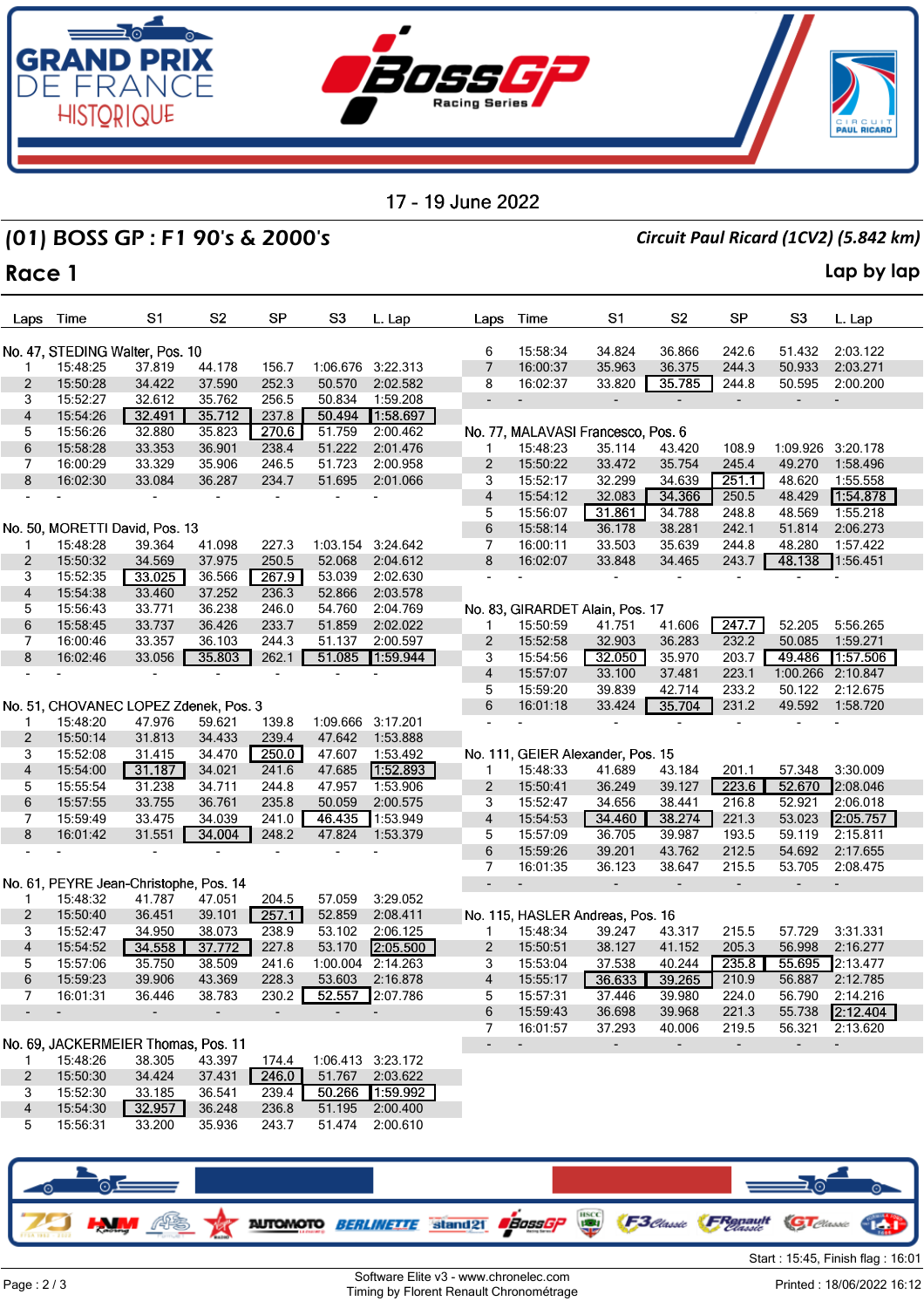

| (01) BOSS GP : F1 90's & 2000's |    |  |  | Circuit Paul Ricard (1CV2) (5.842 km) |  |  |     |  |            |  |  |  |
|---------------------------------|----|--|--|---------------------------------------|--|--|-----|--|------------|--|--|--|
| Race 1                          |    |  |  |                                       |  |  |     |  | Lap by lap |  |  |  |
| Time<br>l ans l                 | S2 |  |  | Lans Time                             |  |  | -SP |  |            |  |  |  |